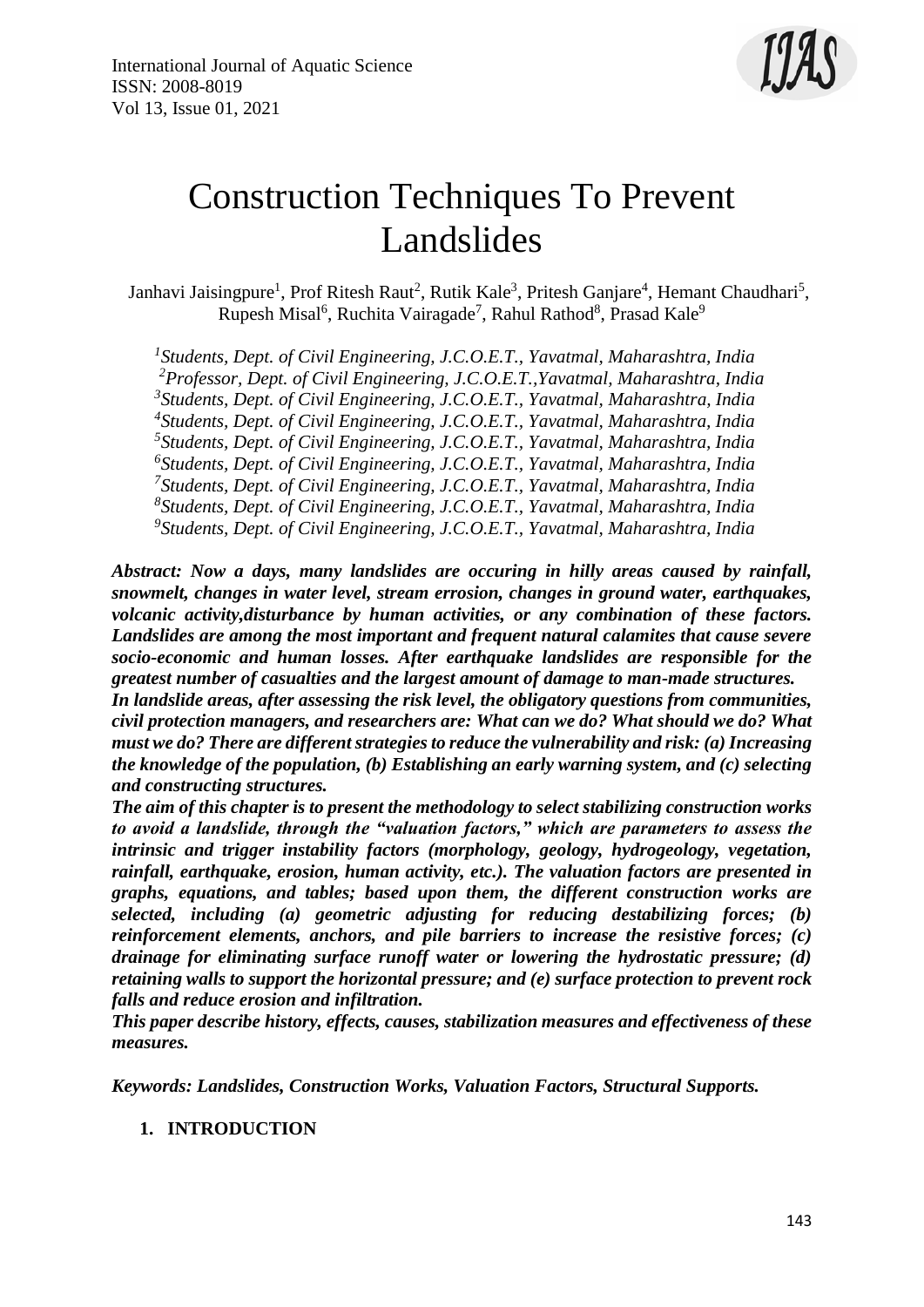

A landslide is defined as the movement of a mass of rock, debris, or earth down a slope. Landslides are a type of "mass wasting," which denotes any down-slope movement of soil and rock under the direct influence of gravity. While the definition of a landslide, which states that it is a slide of large mass of dirt and rock downhill, may make it seem pretty simple, a look at the aftermaths of this natural disaster puts forth a gruesome picture of the same. The landslides occurring on steep slopes tend to move rapidly and are therefore more dangerous than other landslides. Major landslides that occurred in India reflect that they are concentrated in hilly regions of Himachal Pradesh, Uttarakhand, and the northeast Himalayan region.

 The landslides often cause disasters and damage to people and their properties at the mountainous areas around the world; these disasters cause casualties and economic losses, such as housing, infrastructure, public services, roads, bridges, hospitals, etc., and the interruption of the normal activities of the region, such as agriculture, livestock, commerce, tourism, financial transactions, etc. A fundamental problem to solve is to make the investments for reconstructing and rehabilitating the destroyed places, which must be obtained from other social investment programs, donations from other countries, and/or sources of external financing that lead to indebtedness and impoverishment of communities, regions, or countries. The rational solution to landslide problem is to relocate exposed and vulnerable people to secure sites, but acquiring land in mountainous regions is very difficult; besides the majority of population is rooted to its origin place, and it cannot be relocated so easily.

 A landslide is the mass movement of rock, soil, and debris down a slope due to gravity. It occurs when the driving force is greater than the resisting force.It is a natural process that occurs in steep slopes. The movement may range from very slow to rapid. It can affect areas both near and far from the source.

# **1.1 OBJECTIVE**

- Study of Existing techniques to avoid land sliding.
- Suggestions of cost efficient techniques as per site condition.
- Study of Modern Techniques to be adopt in India.
- Analysis of new techniques used over world wide
- Introducing effective techniques against landslide.
- Introduce new techniques that will be more convenient than the old techniques.

# **2. LITERATURE REVIEW**

#### **2.1 Landslide evaluation Virginia Coastal Plain January 1998**

#### AUTHOR : R.E. MartinJ J. Seli

 Geotechnical characterization, analysis and recommended remedial solutions are presented for two landslides. One of the landslides occurred in stiff Coastal Plain clays north of Richmond. The second slide occurred in sediments of the York River near Yorktown, Virginia. In the case of the Richmond slide, a small excavation for an access roadway was cut at the base of a natural slope and this triggered movement well up the slope, threatening several residences located at the top of the slope. In the case of the York River slide, pile driving activities for a pier caused instability of slope transversing the existing pier. Remedial repairs and lessons learned from both slides are discussed.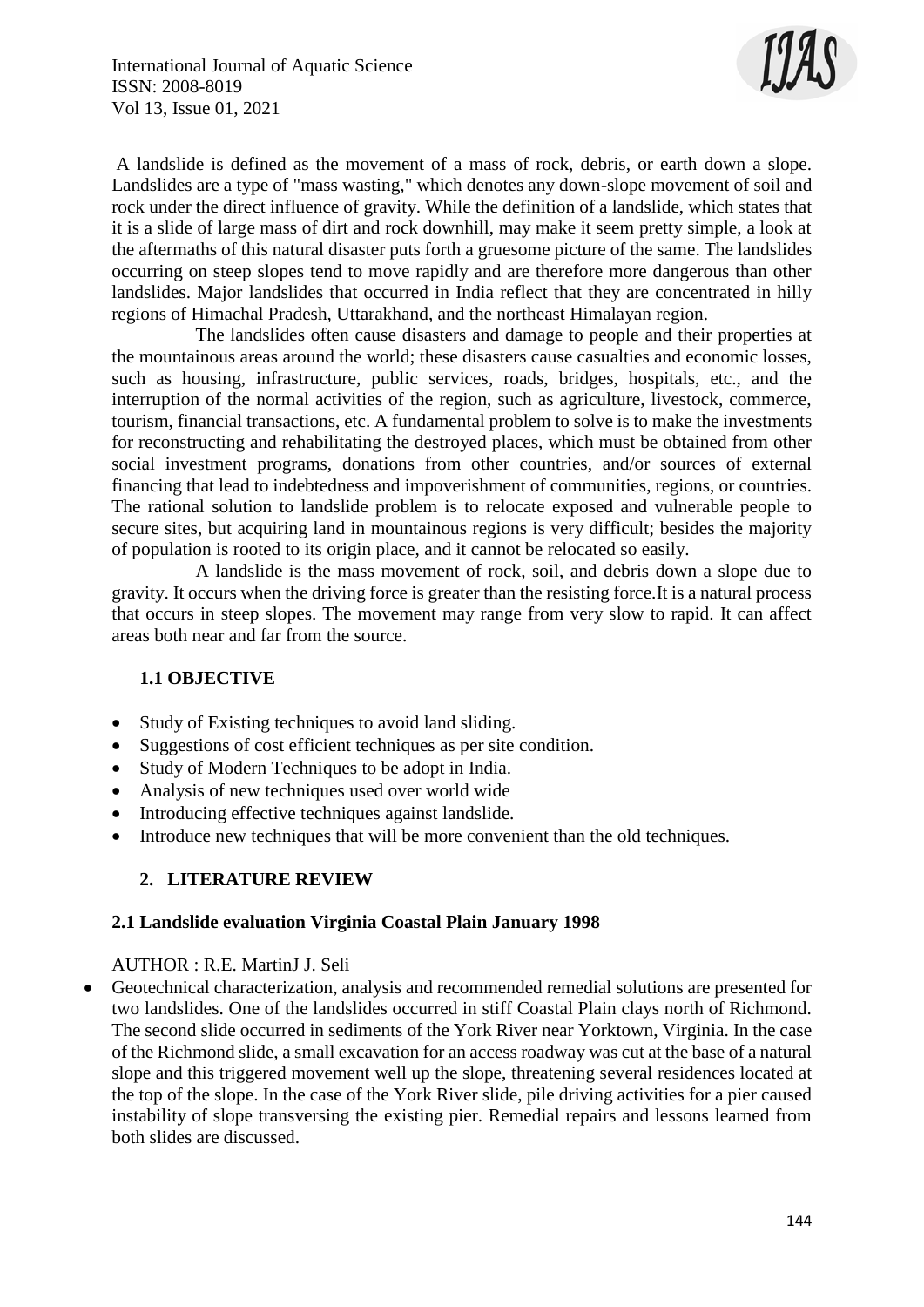

# **[2.2]According to Stabilization Measure Adopted for Controlling Landslide: A Case Study of Upper Mai Hydroelectric Project**

#### AUTHOR : Kanchan Chaulagai

 Stability is the key issue in landslide stabilization. Methodology and component adopted in stabilizing the slide play vital role in this regards. In many occasion, stability measure adopted for controlling slide has been found to be unsuccessful, inadequate causing not only the safety risk but also huge economic loss. This paper describe history, effects, causes, stabilization measures and effectiveness of these measures played for controlling landslide of headwork area of Upper Mai Hydroelectric Project. The pioneering solution applied for landslide stabilization such as application of rock bolts, shotcrete and water management found to be highly effective in controlling the landslide. The Upper Mai Hydroelectric Project is a run-of-river (RoR) type project located in Mabu Village Development Committee of Ilam District in Nepal. Stabilization measure are used in Structural Supports, Retaining Wall, Rock Bolts, Shotcreat. Stabilization measure adopted for protection of the slide slope with conventional type always does not give successful results. The pioneering solution applied for landslide stabilization such as application of rock bolts, shotcrete and water management is found to be highly effective in controlling the slide of Upper Mai Hydroelectric Project. The Upper Mai HEP case also illustrates that application of rock bolts, shotcrete in landslide area is not easy task, and its cost is very high comparing to other stability measures that were generally applied.

#### **[2.3**] **Spatial variability of mass movements in the Satluj Valley, Himachal Pradesh during 1990** ∼ **2006**

# AUTHOR : Vikram Gupta

 Satluj Valley is known to have a history of landslides and related mass movement activities since the geological times. Geological and geomorphological settings combined with anthropogenic activities constitute a propensity towards slope failure. During the last two decades, the area witnessed substantial increase in athropogenic pressure, mainly due to the exploitation.

# **[2.4] Landslide hazard zonation using GIS: A case study from Sindhupalchowk, Nepal**

#### AUTHOR : Tri Dev Acharya

 Landslides are instant event of mass movement of earth surface down a slope, causing loss of life and property in hilly region of Nepal. Considering the recent massive landslide event, development of the landslide hazard map of Sindhupalchowk district was done using different weighted controlling factors i.e. slope, relative relief, distance to road & river network, landuse and soil maps. Landslide zone of low, moderate, high and very high hazards were derived and found that around 40% are in high hazard prone areas. Prior identification of hazard area could mitigate future loss events.

# **[2.5] Learning in an Interactive Simulation Tool against Landslide Risks: The Role of Strength and Availability of Experiential Feedback**

AUTHOR : Pratik Chaturvedi, Akshit Arora, Varun Dutt

 Feedback via simulation tools is likely to help people improve their decision-making against natural disasters. However, little is known on how differing strengths of experiential feedback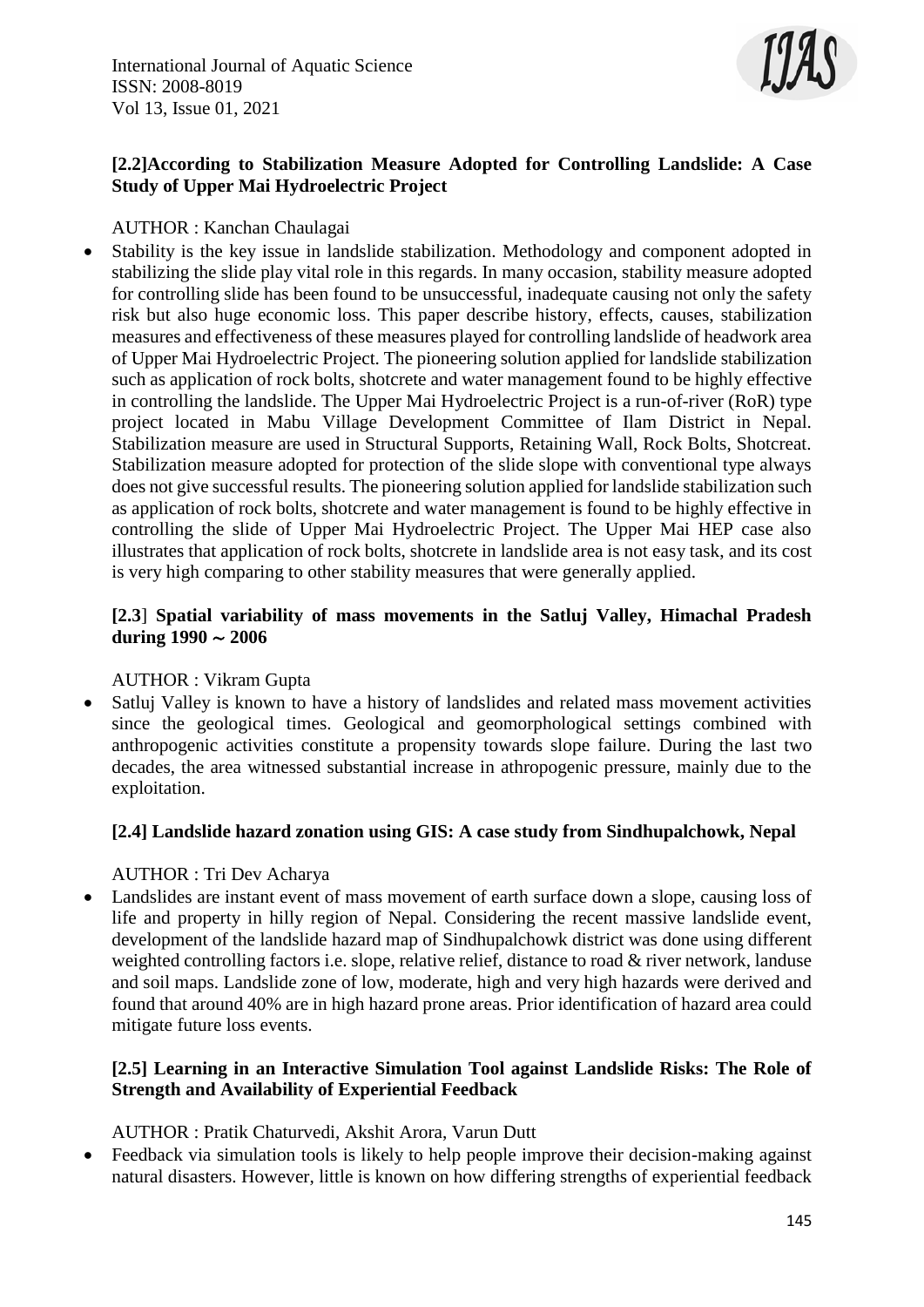

and feedback's availability in simulation tools influence people's decisions against landslides. We tested the influence of differing strengths of experiential feedback and feedback's availability on people's decisions against landslides in Mandi, Himachal Pradesh, India. Experiential feedback (high or low) and feedback's availability (present or absent) were varied across four between-subject conditions in a tool called the Interactive Landslide Simulation (ILS): high damage with feedback present, high damage with feedback absent, low damage with feedback present, and low damage with feedback absent. In high-damage conditions, the probabilities of damages to life and property due to landslides were 10 times higher than those in the low-damage conditions. Furthermore, only high-damage feedback produced learning in ILS. Simulation tools like ILS seem appropriate for landslide risk communication and for performing what-if analyses.

# **3. METHODOLOGY TO BE ADOPTED IN INDIA :**

#### **3.1 Constructing piles and Retaining walls :**

Piles are metal beams that are either driven into the soil or placed in drill holes. Properly placed piles should extend into a competent rock layer below the landslide. Because landslides can ooze through the gaps between the piles, retaining walls are often constructed. Retaining walls can be constructed by adding lagging (metal, concrete, or wooden beams) horizontally between the piles. Such walls can be further strengthened by adding tiebacks and buttressing beams. Tiebacks are long rods that attach to the piles and to a competent rock layer below the ground surface. Buttressing beams are placed at an angle downslope of the piles to prevent the piles from toppling or tilting. Retaining walls also are constructed of concrete, cinder blocks, rock, railroad ties, or logs, etc.

#### **3.2 Slope Vegetation :**

One of the quickest and easiest ways to prevent a landslide on a slope is to vegetate it. This landslide prevention method works best on slopes that are not too steep or if the movement hasn't already begun. You can do this method yourself by planting a groundcover or hire a landscaper to vegetate the slope. Trees, grasses, and vegetation can minimize the amount of water infiltrating into the soil, slow the erosion caused by surface-water flow, and remove water from the soil. Although vegetation alone cannot prevent or stop a landslide, removal of vegetation from a landslide-prone slope may initiate a landslide.

# **3.3 Excavating The Head :**

Removing the soil and rock at the head of the landslide decreases the driving pressure and can slow or stop a landslide. Additional soil and rock above the landslide will need to be removed to prevent a new landslide from forming upslope. Flattening the slope angle at the top of the hill can help stabilize landslide-prone slopes.

# **3.4 Buttressing The Toe :**

If the toe of the landslide is at the base of the slope, fill can be placed over the toe and along the base of the slope. The fill increases the resisting forces along the failure surface in the toe area. This, in turn, blocks the material in the head from moving toward the toe. However, if the toe is higher on the slope, adding fill would overload the soil and rock below the toe, thus causing a landslide to form downslope of the fill.

# **3.5 Rock Fall Protection :**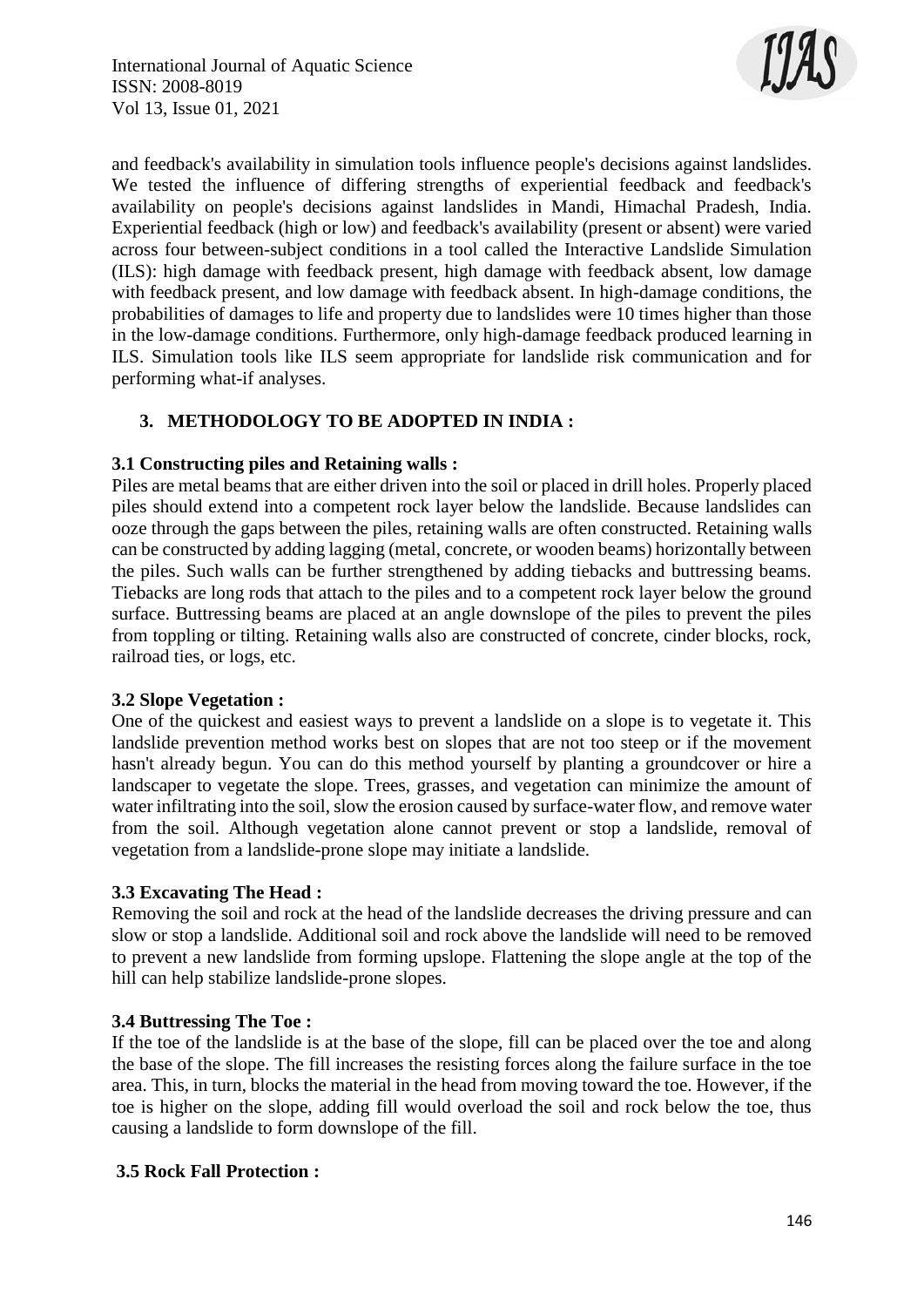International Journal of Aquatic Science ISSN: 2008-8019 Vol 13, Issue 01, 2021



Rock falls are contained by ditches at the base of the rock exposure, heavy-duty fences, and concrete catch walls that slow errant boulders that have broken free from the rock outcrop. In some cases, loose blocks of rock are attached to bedrock with rock bolts, long metal rods that are anchored in competent bedrock and are threaded on the outside for large nuts. A metal plate with a center hole, like a very large washer, is placed over the end of the rod where it extends from the loose block, and the nut is then added and tightened. Once constructed, remedial measures must be inspected and maintained. Lack of maintenance can cause renewed landslide movement.

#### **3.6 Diverting Debri Pathways :**

Building pathways to divert debris is another option to prevent landslides on your property. You can create these pathways with the help of retaining walls. However, if you build walls to divert debris flow and then that flow lands on a neighbor's property, you can be liable for damage.

#### **3.7 Temporary Prevention :**

For temporary landslide prevention, sandbags can be used to divert water from uncontrolled spilling just as retaining walls or diverted pathways do. Another method is to protect unstable areas with plastic sheeting, tarps or even burlap, especially in areas without vegetation because of recent fires.



# **SLOPE FAILURE REPAIR OPTIONS**

Fig No.1 Slope Failure Repair Options

# **4. METHODOLOGY TO BE ADOPTED IN GLOBAL :**

A landslide can occur when earth, soil or rock can no longer hold itself up and gives way to gravity due to earthquakes, volcano or rainfall. Landslides can move slowly or quickly with disastrous effects. To prevent landslides on your property, there are a few things you can do both temporarily and permanently. Keep in mind that if a landslide threatens your home, you should evacuate immediately.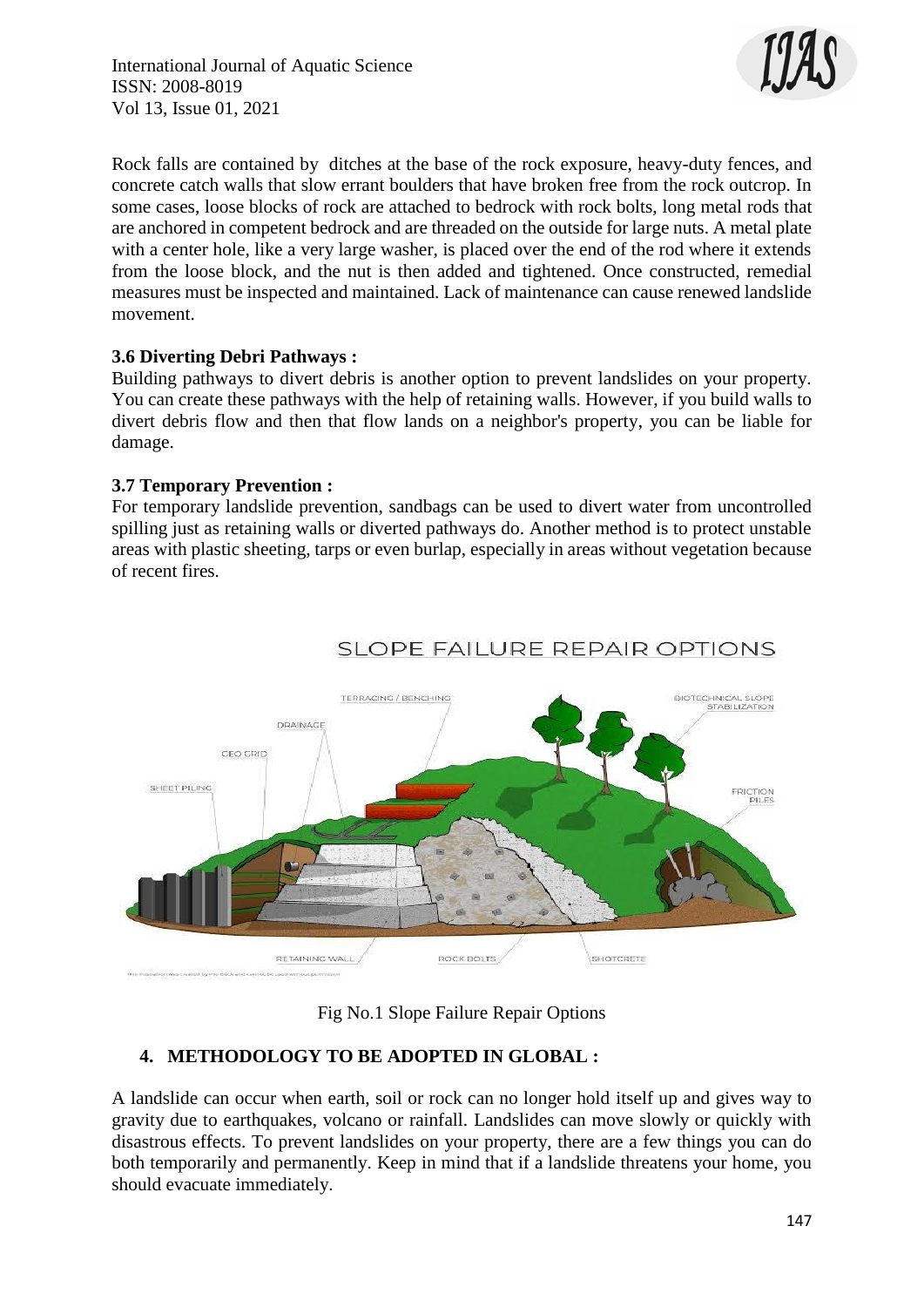

# **4.1 REAL TIME OF ACTIVE LANDSLIDE :**

Techniques used for early landslide warning are largely phenomenological, relying on surface measurements of displacements over time. Most monitoring is carried out through repeat geodetic surveys of monitoring prisms, which provide precise data on magnitudes and rates of horizontal and vertical ground movements.



Fig No.2 Landslides Mitigation Slope Protection With Gabion Retaining Wall

# **4.2 REAL TIME OF ACTIVE LANDSLIDE :**

Techniques used for early landslide warning are largely phenomenological, relying on surface measurements of displacements over time. Most monitoring is carried out through repeat geodetic surveys of monitoring prisms, which provide precise data on magnitudes and rates of horizontal and vertical ground movements.

# **4.3 GABION WALLS -WIRE MESH FILLED WITH BOULDER :**

The combination of the Implant Deterrence Piles and Implant Retaining Walls will prevent landslide caused by massive earthquakes and torrential downpour. The piles embedded into stable ground hold soils and allow excessive ground water to flow down through pile gap. The Gabion retaining walls act as a mass gravity structure providing stability to slopes against debris fall. The retaining walls provide support to the slopes by resisting lateral movement and pressure. Gabion retaining walls can be as high as 30 feet.

# **4.4 ROCK BOULTING :**

Rock bolts work by 'knitting' the rock mass together sufficiently before it can move enough to loosen and fail by unraveling (piece by piece). Unlike common anchor bolts, rock bolts can become 'seized' throughout their length by small shears in the rock mass, so they are not fully dependent on their pullout strength.

#### **4.5 GEOGRID :**

A Geogrid is geosynthetic material used to reinforce soils and similar materials. This fact allows them to transfer forces to a larger area of soil than would otherwise be the case. Geogrids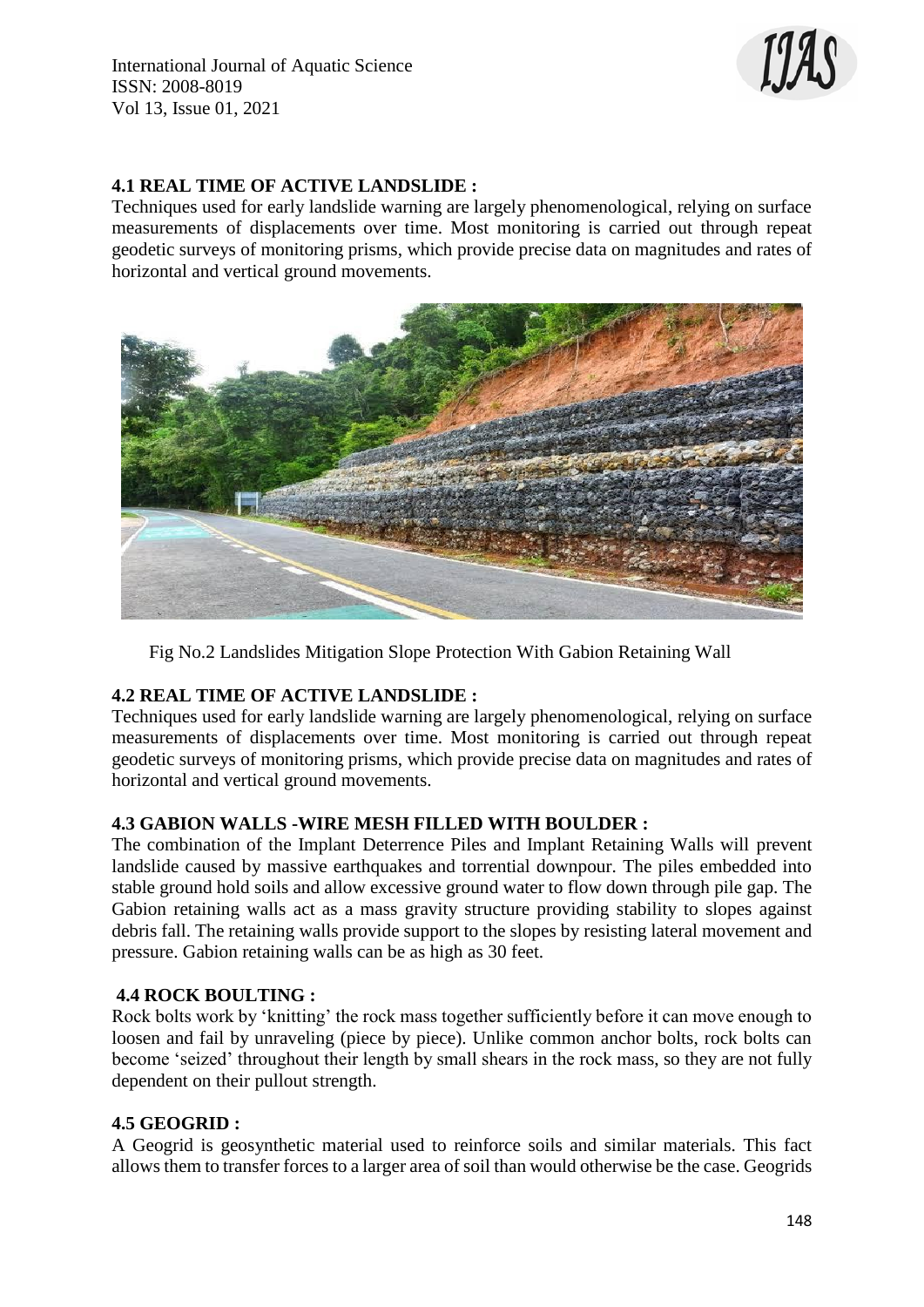International Journal of Aquatic Science ISSN: 2008-8019 Vol 13, Issue 01, 2021



are commonly made of polymer materials, such as polyester, polyvinyl alcohol, polyethylene or polypropylene.

# **4.6 BIOTECHNICAL SLOPE STABILIZATION**

Combined use of vegetation and man-made structural elements Working together in an integrated manner (upper). Vegetation planting combined with rock counterfort Construction (lower). Vegetation has both hydrological and mechanical beneficial effects.

#### **4.7 SHOTCRETE**

Shotcrete can be applied by two distinct application Techniques, the dry-mix process and the wetmix Process. Decisions to use the dry or wet mix shotcreals. Process are usually made on a site-by-site basis. Due To the inaccessibility of site for transportation and also Equipment available at the site of contractor, dry mix System was adopted.

#### **4.8 FLEXIBLE DEBRIS-RESISTING BARRIERS**

Flexible barriers, which are mainly formed of steel ring nets mounted between horizontal steel ropes spanning between steel posts and anchored into the ground, are one of the techniques that can be used to mitigate natural terrain landslides. The advantages of flexible barriers are that they are relatively easy to install on steep natural terrain, less visually obtrusive and have less impact compared with reinforced concrete barriers. Whilst flexible barriers have been in use for over twenty years asba protective measure against boulder falls and rock falls, the application of flexible barriers for resisting the impact of natural terrain landslide debris is a relatively new concept.

#### **SOME TECHNIQUES**

- Surface drains to divert water from flowing onto the slide area (collecting ditches and pipe).
- Vertical (small diameter) boreholes with pumping or self draining
- Crib-block walls
- Caissons
- Cast-in situ reinforced concrete walls Reinforced earth retaining structures with strip/ sheet – polymer/metallic reinforcement
- Protective rock/concrete blocks against erosion
- Internal slop reinforcement
- Micropiles
- Anchors (prestressed or not)
- Stone or lime/cement columns
- Heat treatment
- Freezing
- Electroosmotic anchors
- Construction of buttress counterforts of coarse-grained materials during landslide remediation during highway construction